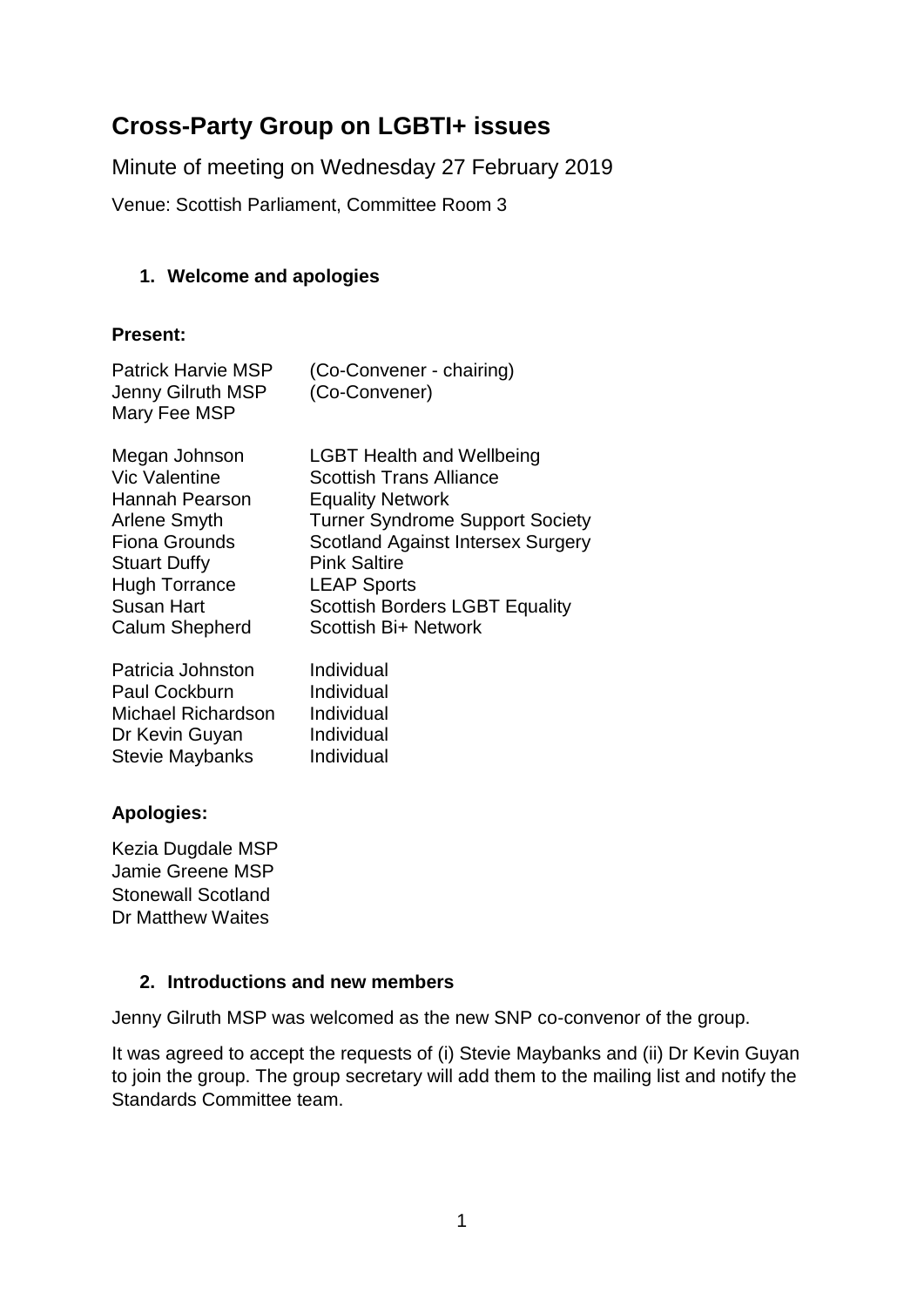# **3. Minute of previous meeting (14th November 2018)**

It was noted to include the Scottish Bi+ Network in the attendance list for the previous meeting.

# **4. Matters arising from the previous meeting**

No matters arising.

## **5. Older LGBTI+ issues - LGBT Health Dementia Project**

MJ from LGBT Health provided the group with a presentation about their Dementia Project:

When we talk about LGBT people affected by dementia this includes LGBT people with dementia or LGBT people who care for or support someone in their life with dementia - whether the person they care for is LGBT or not.

Dementia is a growing global health challenge and ensuring equal and meaningful access to support for those affected is a matter of upholding people's dignity, personhood and ultimately their human rights.

LGBT Health's National LGBT Dementia Project aims to:

- Increase understanding of LGBT issues in relation to dementia<br>• Sunnort and increase the capacity of the dementia sector to
- Support and increase the capacity of the dementia sector to respond to these issues
- Develop an LGBT and dementia toolkit for practitioners supporting people with dementia to use as a resource

Common narratives around dementia might not fit the lives of many LGBT people. For example:

- an LGBT person may be caring for someone with dementia who is not supportive of their LGBT identity.
- LGBT people may have caring responsibilities in their family of choice as well as their family of origin, creating greater strains on their time, resources and wellbeing.
- Within the LGBT community men and non-binary people are as likely as women to provide informal care.

Discussion of the differences for LGBTQ carers, including: potentially having to care for family members who have never validated or respected their identity; not being out to the person you are providing care for and having to conceal relationships or expression of gender and the psychological impact this may have; and not having their identities honoured in care plans.

Discussion of how dementia affects LGBTQ people differently, including: if you are in formal care this can mean being forced back into a very gendered/ heteronormative space. This can mean a total change to lifestyle and erase people's identities.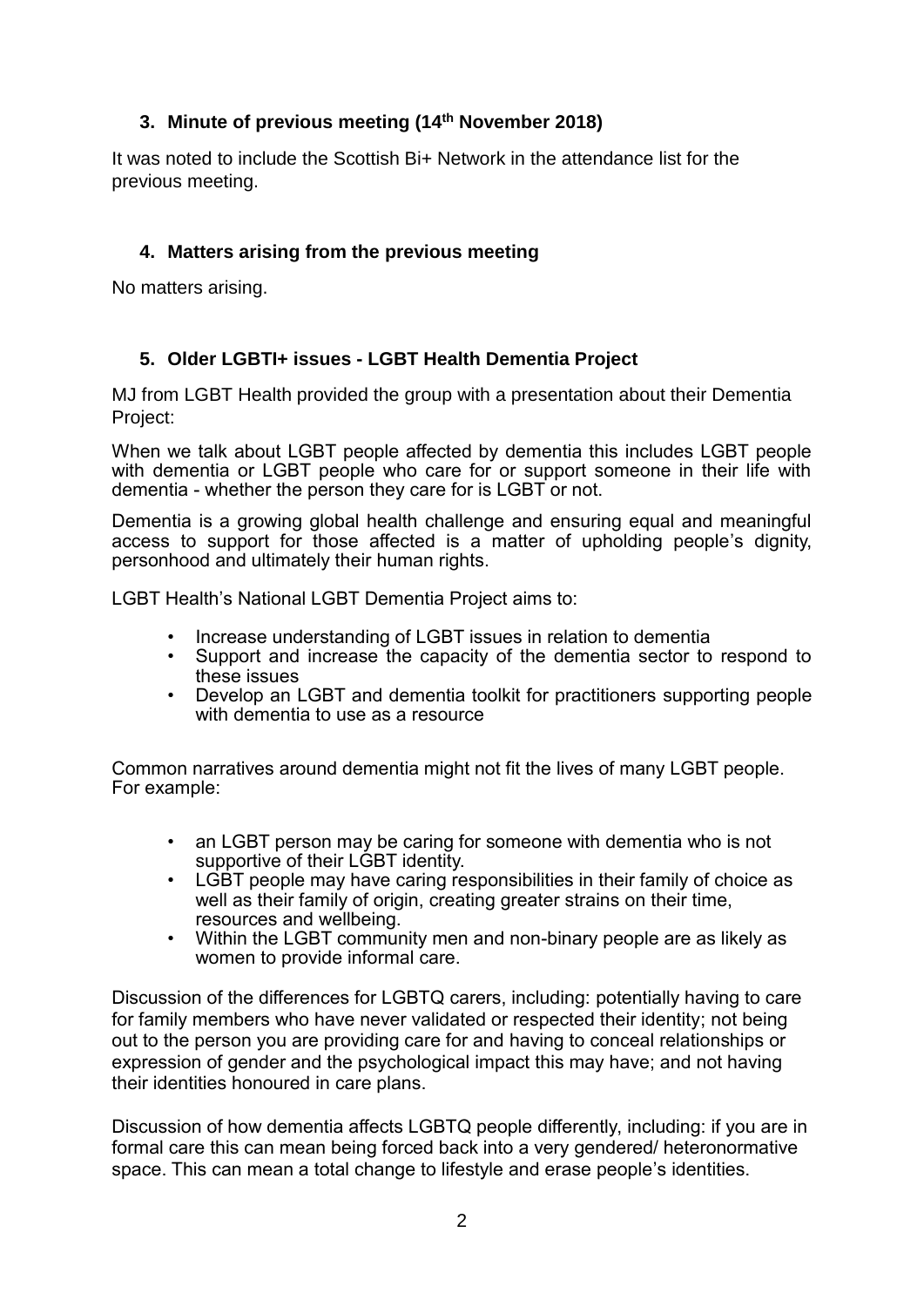Assumptions are made that a person could not both have a disability *and* be LGBTQIA. Presumption of the nuclear family unit: people with dementia are presumed to have children or partners to provide care. The impact may depend on the stage of the dementia. Dementia can make LGBT people lonelier, and more excluded. They experience multiple stigmas because of the diagnosis of dementia and their sexuality/ gender identity. LGBTQ people may feel excluded from dementia groups and may feel less able to advocate for themselves and their rights.

Discussion of what we can do as a community for LGBT people affected by dementia. Ideas included:

- Make LGBTQ community events dementia friendly
- Raise awareness of the issue in our workplaces, communities and families
- Don't contribute to denying other LGBTQ people sexual expression because of their age or diagnosis
- Alter our behaviour to accommodate people with dementia. For example, speaking slowly and repeating things
- Advocate for them
- Acknowledge and celebrate the existence of LGBTQ people affected by dementia in big and little ways.

We must take a human rights based approach for LGBTQ people affected by dementia. They have a right to continue living well and stay part of their chosen community. They have a right to express their identity, in choices of clothing or make up for example. Using inclusive language in dementia support settings can be the difference between someone being out or not. More crossover training for health professionals is needed to ensure a person centred approach in dementia care.

MJ presented the group with case studies of LGBTQ people in dementia care settings.

PH asked how long the Dementia Project is funded for.

MJ replied that it is a two year funded project, with funding from the Life Changes Trust. The project is eight months in to the funding cycle.

SH asked if the research had been conducted in rural areas.

MJ replied that it had and that it was a national project, working across Scotland. They used the discussion formats from initiatives such as Outside the Box and Together in Dementia Everyday (TIDE) at events in rural areas.

FDG raised the issue of intersex people in dementia care, and that there are links between the removal of organs and higher levels of dementia. They also commented on the distrust of medical professionals within the intersex community and that intersex people may be less likely to present at medical services, even if they are unwell.

SD raised the issue of standards of care within care settings, which should be adhered to.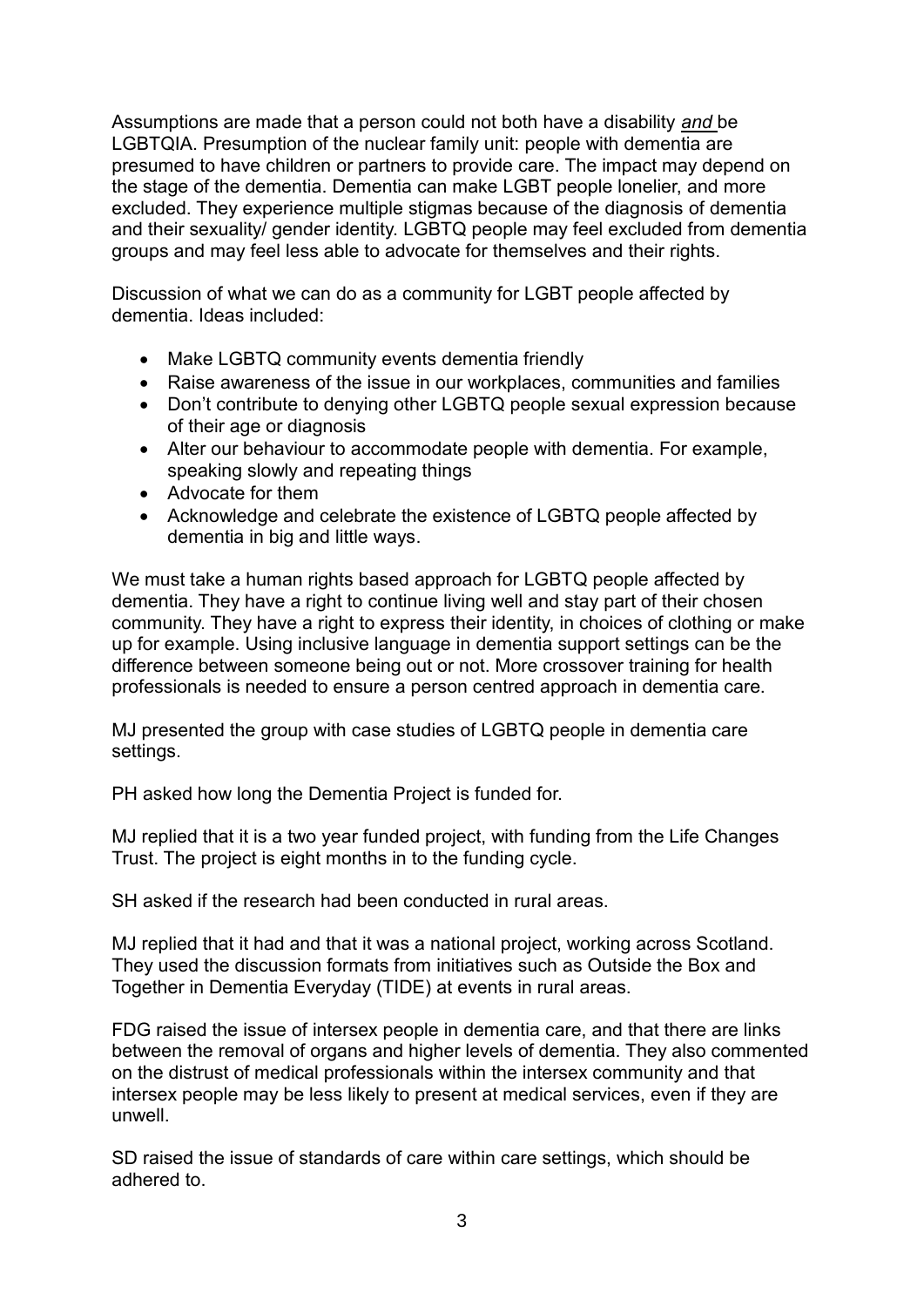MG replied that this is often dependent on the leadership within a space.

PH asked about different issues with different providers, such as religious organisations.

MJ replied that most dementia spaces are heteronormative, regardless of religion, and there is the presumption that LGBTQ people are not there. One of the biggest challenges is attitude change, giving the example of carers putting on rubber gloves to change the sheets of someone living with HIV.

PH raised the issue of people with dementia experiencing regression and feeling you've woken up in the past, in a time when you may not be out or a time when same sex relationships were criminalised, and how distressing this would be.

HT asked about access to financial support, commenting on the heteronormative assumptions regarding carers allowance and benefits. There is also a societal presumption that children will provide care.

MJ raised the issue of people not identifying as a carer, or even realising that they are technically a carer, and therefore not accessing relevant financial and emotional support for themselves.

MJ also raised the issue of older trans people, who may need to rely on other people, such as family members, to uphold their identity. There have been examples of family members putting trans relatives in the wrong service, as well as not allowing them access to their clothes.

SD asked if there are any statistics on LGBTI people living with dementia.

MJ replied that it is estimated there are 90,000 people living with dementia in Scotland. However, because there is no routine recording of sexual orientation and gender identity, we do not have that specific statistical information. LGBTI people living with dementia are an invisible population.

SD asked how to make events more dementia friendly for LGBTI people.

MJ replied that it is surprisingly simple to make events more accessible for LGBTI people living with dementia. Ideas include: using colour coding, name badges and having gender neutral toilets. More guidance on this can be found on LGBT Health's website.

### **6. Update on gender recognition reform - Scottish Trans Alliance (STA)**

VV provided the group with an update on gender recognition law reform:

The Gender Recognition Act 2004 marked a significant step forward for the rights of trans women and trans men. However, there has been substantial international progress on trans rights over the last decade and the Act is now outmoded and urgently in need of reform.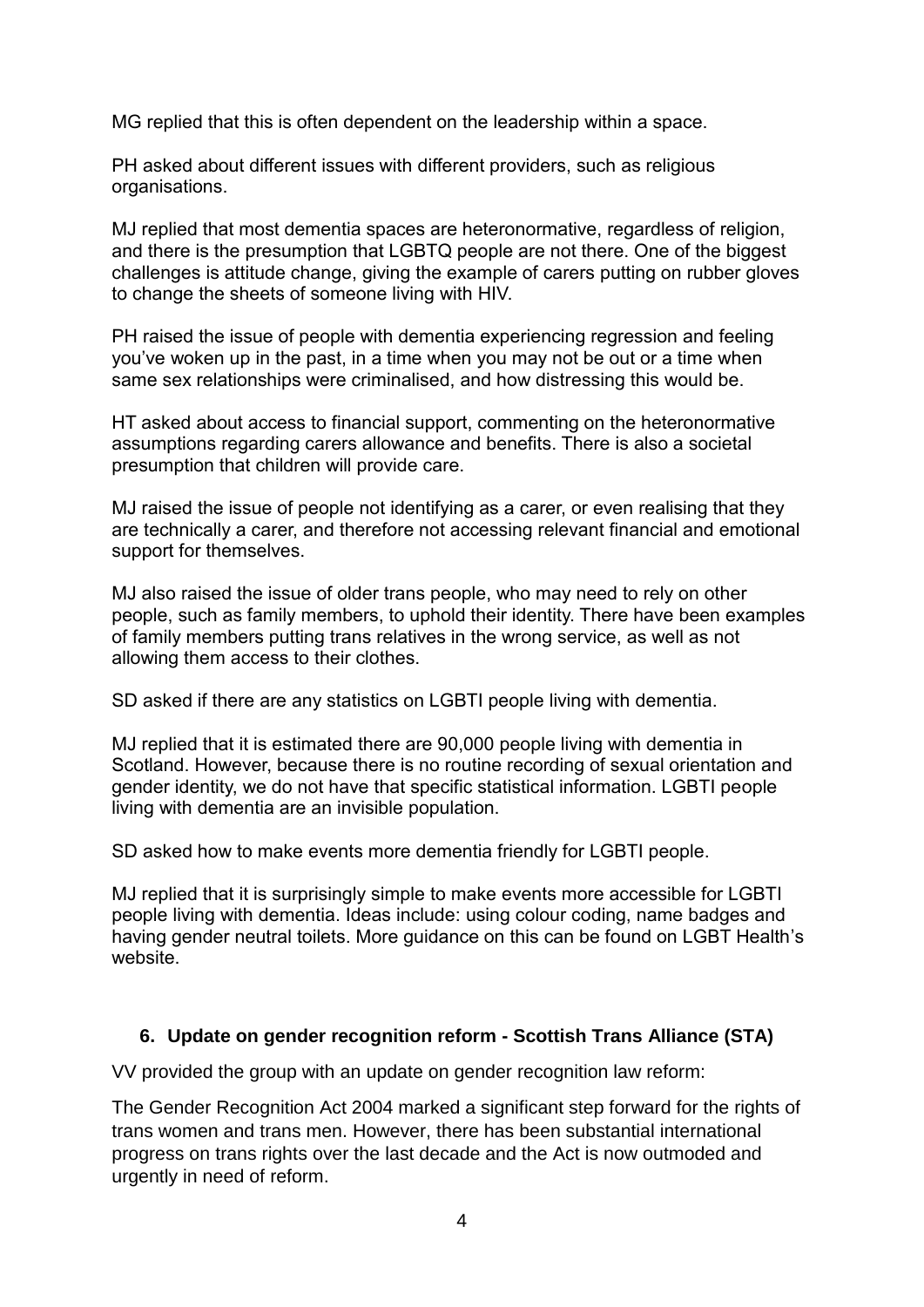The STA and Equality Network Equal Recognition Campaign's three campaign calls are:

- 1. Remove the psychiatric diagnosis requirement from legal gender recognition
- 2. Reduce the age at which people can get legal recognition of the gender they live as
- 3. Provide legal recognition for people who do not identify as men or women

All political parties, except the Scottish Conservatives, included a commitment to self-declaration in their manifestos, and the Conservatives did commit to reviewing the law.

The Scottish Government consultation on reforming gender recognition law was open from November 2017 to March 2018. In total, there were over 15,500 responses, with half of those from people in Scotland.

The majority of respondents, 60% of those answering the question, agreed with the proposal to introduce a self-declaratory system for legal gender recognition.

Regarding reducing the age, 61% of those answering the question, agreed that people aged 16 and 17 should be able to apply for and obtain legal recognition of their acquired gender.

Regarding legal recognition for non-binary people, 62% of those answering the question, thought that Scotland should provide legal recognition for people who do not identity as men or women.

Working towards reforming gender recognition law was included in the 2018 -19 Scottish Government's Programme for Government. A Bill is expected to be introduced at the end of this year or early 2020.

Conversations around gender recognition reform are becoming increasingly polarised, particularly within the media.

VV provided the group with new Equal Recognition Campaign myth busting materials.

PH asked about the timeframe for the Bill and whether the current relatively slow pace is justified to get the Bill right.

VV commented that we want to get the Bill right, i.e. to include under 16s and nonbinary people, and time is needed to do that. However, it is preferable to do this in a timely manner to deliver for trans people in Scotland.

PH raised the issue of some organisations offering one-click consultation responses for the English consultation, but commented that both governments are becoming increasingly realistic about how people respond to consultations. We need to be mindful about the extent and depth to which people have responded.

VV replied that one-click responses were acknowledged and distinguished in the Scottish Government analysis of the Scottish consultation.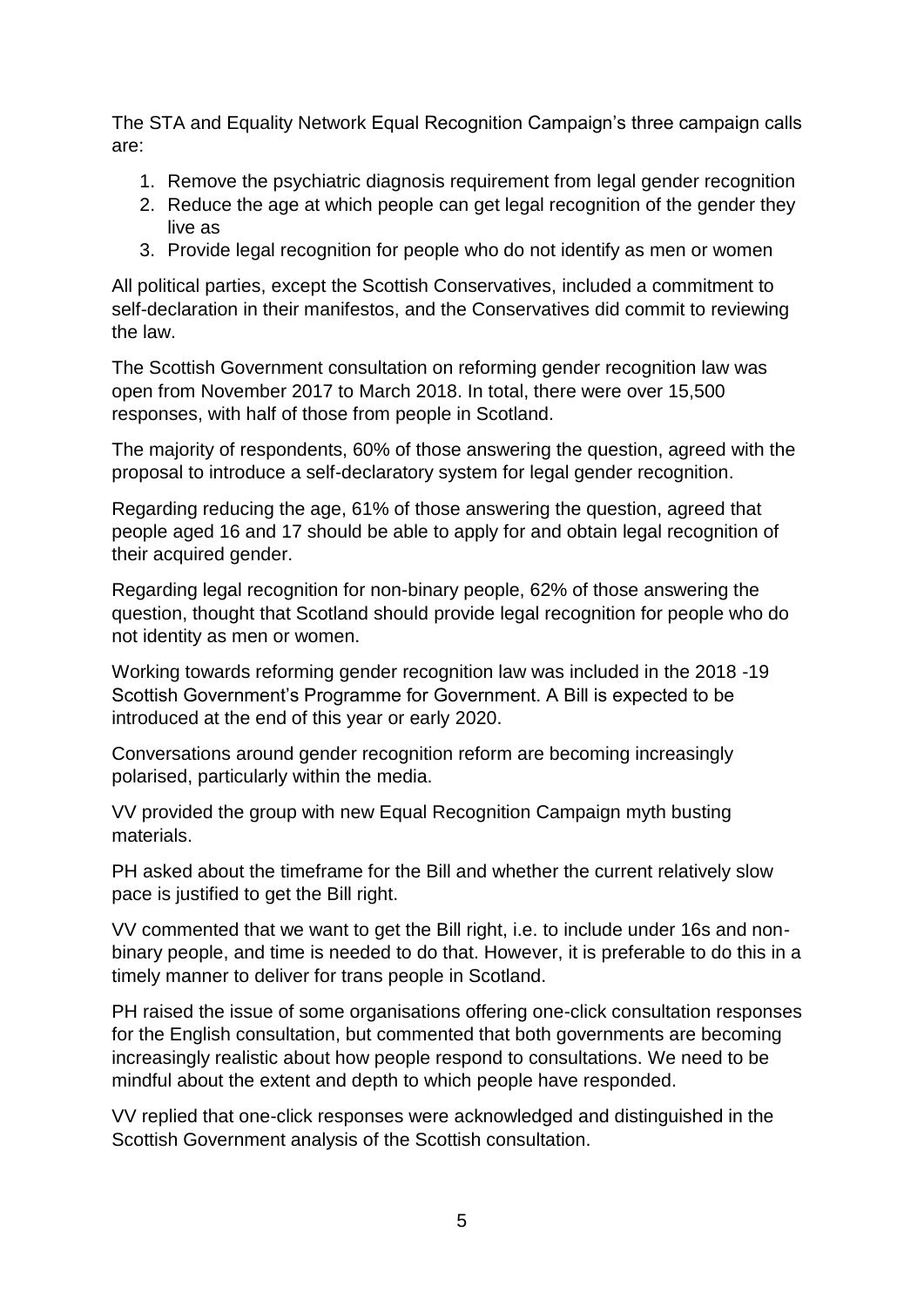Several group members offered support for the Equal Recognition Campaign, and asked how best they can support, especially regarding the impact the negative media coverage is having on trans people.

Group discussion included building solidarity within the LGBTI+ community and looking after each other, highlighting inaccurate information in media coverage, and empowering trans people to report transphobic hate incidents and crimes.

Parallels were made between media coverage of Section 28 in the 90s, and the current debate around gender recognition.

PH commented that some media coverage attempted to pit trans rights campaigners against feminists, despite the leading women's equality organisations in Scotland being trans inclusive and supportive of the Equal Recognition Campaign.

VV commented that the women's equality organisations have long been inclusive of trans women and service providers such as Rape Crisis already operate on a selfdeclaration model.

## **7. Update on other matters/ AOB**

VV provided the group with a brief update on the Census Bill, ahead of the Stage 1 debate tomorrow.

FDG raised the issue of lack of support for intersex people at the Sandyford Clinic in Glasgow.

AS commented that the Scottish Differences in Sex Development National Managed Clinical Network (NMCN) meet regularly and can provide support for intersex people.

PJ spoke of the current media debate around gender recognition and the negative impact this was having on trans people. She also spoke of the current waiting lists for Gender Identity Clinic (GIC) appointments, which are approximately 14 months, and said she has written to both the Health Secretary and the Minister for Equalities regarding this.

SD provided the group with the FOI responses from Local Authorities regarding LGBT homelessness. 30 out of 32 Local Authorities (LA) responded. Key findings included:

- 5 of 30 LA's capture LGBT equality characteristics data in assessing homeless applications (17%)
- 13 of 30 LA's provided evidence of including LGBT organisations, individuals or effective EIA's in reviewing homeless policy in the past 2 years (43%)
- 14 of 30 LA's provided evidence of LGBT or other equalities training for staff within the past 2 years (47%)
- **8. Date of next meeting: Wednesday 8 th May, and agreement of main discussion items for the May meeting**